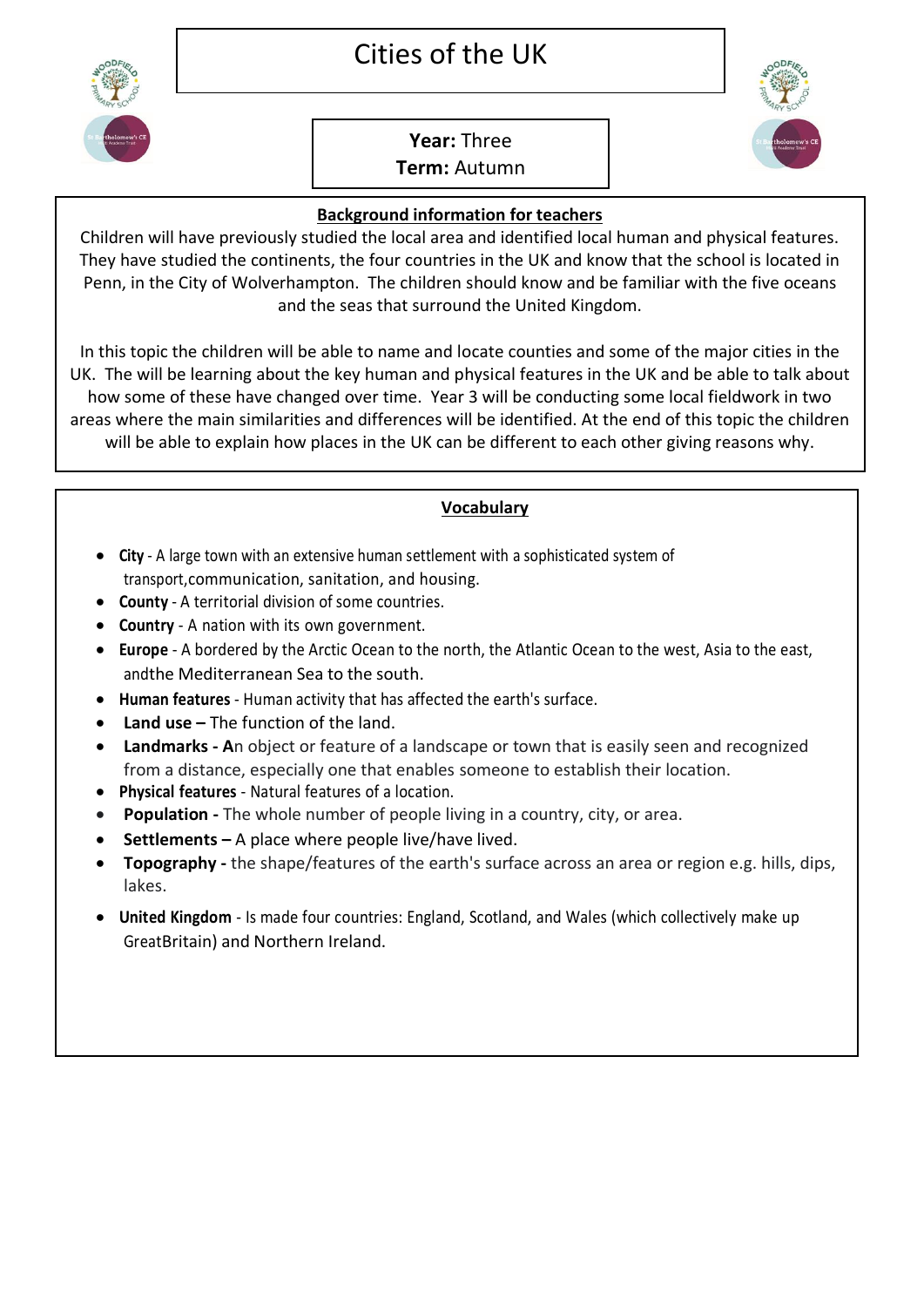| Geography - Know that geography is the study of places and the relationships between people and their<br>environments                                                                                                                                                                                                                                                                                                                                                                                                                                                                                                                                                                                                                                                                                                                                                                                                                                                                                                                                                                                                                                                                                                                                                                                                                                                                                                                                                                                                                                                                                                                                                                                   |                                                                                                                                                                                                                                                                                                                                                                                                                                                                                                               |  |
|---------------------------------------------------------------------------------------------------------------------------------------------------------------------------------------------------------------------------------------------------------------------------------------------------------------------------------------------------------------------------------------------------------------------------------------------------------------------------------------------------------------------------------------------------------------------------------------------------------------------------------------------------------------------------------------------------------------------------------------------------------------------------------------------------------------------------------------------------------------------------------------------------------------------------------------------------------------------------------------------------------------------------------------------------------------------------------------------------------------------------------------------------------------------------------------------------------------------------------------------------------------------------------------------------------------------------------------------------------------------------------------------------------------------------------------------------------------------------------------------------------------------------------------------------------------------------------------------------------------------------------------------------------------------------------------------------------|---------------------------------------------------------------------------------------------------------------------------------------------------------------------------------------------------------------------------------------------------------------------------------------------------------------------------------------------------------------------------------------------------------------------------------------------------------------------------------------------------------------|--|
|                                                                                                                                                                                                                                                                                                                                                                                                                                                                                                                                                                                                                                                                                                                                                                                                                                                                                                                                                                                                                                                                                                                                                                                                                                                                                                                                                                                                                                                                                                                                                                                                                                                                                                         |                                                                                                                                                                                                                                                                                                                                                                                                                                                                                                               |  |
| Question - Explain how places can differ in the United Kingdom?                                                                                                                                                                                                                                                                                                                                                                                                                                                                                                                                                                                                                                                                                                                                                                                                                                                                                                                                                                                                                                                                                                                                                                                                                                                                                                                                                                                                                                                                                                                                                                                                                                         |                                                                                                                                                                                                                                                                                                                                                                                                                                                                                                               |  |
| <b>Fieldwork opportunities</b>                                                                                                                                                                                                                                                                                                                                                                                                                                                                                                                                                                                                                                                                                                                                                                                                                                                                                                                                                                                                                                                                                                                                                                                                                                                                                                                                                                                                                                                                                                                                                                                                                                                                          |                                                                                                                                                                                                                                                                                                                                                                                                                                                                                                               |  |
| <b>Key geography Knowledge</b>                                                                                                                                                                                                                                                                                                                                                                                                                                                                                                                                                                                                                                                                                                                                                                                                                                                                                                                                                                                                                                                                                                                                                                                                                                                                                                                                                                                                                                                                                                                                                                                                                                                                          | Key geography skills                                                                                                                                                                                                                                                                                                                                                                                                                                                                                          |  |
| Week 1<br>Know that the United Kingdom is a country that is in the<br>$\bullet$                                                                                                                                                                                                                                                                                                                                                                                                                                                                                                                                                                                                                                                                                                                                                                                                                                                                                                                                                                                                                                                                                                                                                                                                                                                                                                                                                                                                                                                                                                                                                                                                                         | To locate places                                                                                                                                                                                                                                                                                                                                                                                                                                                                                              |  |
| (Retrieval)<br>continent of Europe, and locate the United Kingdom on a<br>map of the world and a globe. Know that the United Kingdom<br>is made up of four smaller countries: England, Wales,<br>Scotland and Northern Ireland. In the past these were all<br>separate countries<br>Know that country is a group of people who are governed by<br>a shared government<br>$\bullet$<br>Know that London is the capital city of England and of the UK<br>$\bullet$<br>Know that Northern Ireland is part of an island to the west of<br>$\bullet$<br>the rest of the UK. Know that the southern part of the island is<br>known as Ireland or Eire and that this is not part of the UK.<br>Know that the UK is surrounded by: The North Sea, The<br>$\bullet$<br>English Channel, The Irish Sea and The Atlantic Ocean - Know<br>how to locate these bodies of water on a labelled map.<br>Know that the Union Jack is the national flag of the United<br>Kingdom.<br>Know that areas are often described as either urban or rural;<br>$\bullet$<br>know that urban areas, like towns and cities, are densely<br>populated with lots of buildings and amenities like shops,<br>government buildings, sports facilities and homes; know that<br>rural areas are sparsely populated with fewer buildings and<br>amenities, and that rural areas are characterised by farmland<br>and countryside.<br>Know that our school is in Penn, an area of the city of<br>$\bullet$<br>Wolverhampton, which is in England in the United Kingdom<br>(both countries) and the continent of Europe<br>Know that in the world there are things that are made by<br>$\bullet$<br>people and these are called human features | I can name and locate<br>counties and major<br>cities of the United<br>Kingdom.<br>I can name and locate<br>the UK's geographical<br>regions and their<br>identifying human and<br>physical characteristics,<br>key topographical<br>features (including<br>hills, mountains,<br>coasts, rivers) and<br>land-use patterns.<br>To understand places<br>and the geographical<br>patterns and processes<br>I can compare two<br>local locations and<br>compare the<br>similarities and<br>differences (land use, |  |
| Know that in the world there are things that are not made by<br>$\bullet$<br>people and these are called physical features<br>Know that farms and fields are human features, and<br>vegetation is a physical feature                                                                                                                                                                                                                                                                                                                                                                                                                                                                                                                                                                                                                                                                                                                                                                                                                                                                                                                                                                                                                                                                                                                                                                                                                                                                                                                                                                                                                                                                                    | settlements, physical<br>features)                                                                                                                                                                                                                                                                                                                                                                                                                                                                            |  |
| Understand that a school is a human feature, as it has been<br>$\bullet$<br>made by people<br>Discuss the human and physical features present in school<br>$\bullet$<br>and the local area (KS1 recall).<br>Understand that parts of our local area are different,<br>$\bullet$<br>depending on the human and physical features present<br>Know the local human and physical features through direct<br>$\bullet$<br>observation                                                                                                                                                                                                                                                                                                                                                                                                                                                                                                                                                                                                                                                                                                                                                                                                                                                                                                                                                                                                                                                                                                                                                                                                                                                                        | I can understand the<br>geographical<br>similarities and<br>differences between a<br>region of the UK and a<br>region within Europe.                                                                                                                                                                                                                                                                                                                                                                          |  |
| Know how to identify these features on a local area map and<br>distinguish between human and physical.                                                                                                                                                                                                                                                                                                                                                                                                                                                                                                                                                                                                                                                                                                                                                                                                                                                                                                                                                                                                                                                                                                                                                                                                                                                                                                                                                                                                                                                                                                                                                                                                  | To organise and<br>communicate                                                                                                                                                                                                                                                                                                                                                                                                                                                                                |  |
| Know that England, the country in which Wolverhampton (Penn) is<br>$\bullet$<br>٠<br>located, is made up of around 50 counties, of which North<br>Week 2                                                                                                                                                                                                                                                                                                                                                                                                                                                                                                                                                                                                                                                                                                                                                                                                                                                                                                                                                                                                                                                                                                                                                                                                                                                                                                                                                                                                                                                                                                                                                | geographically<br>I can use age<br>appropriate maps,                                                                                                                                                                                                                                                                                                                                                                                                                                                          |  |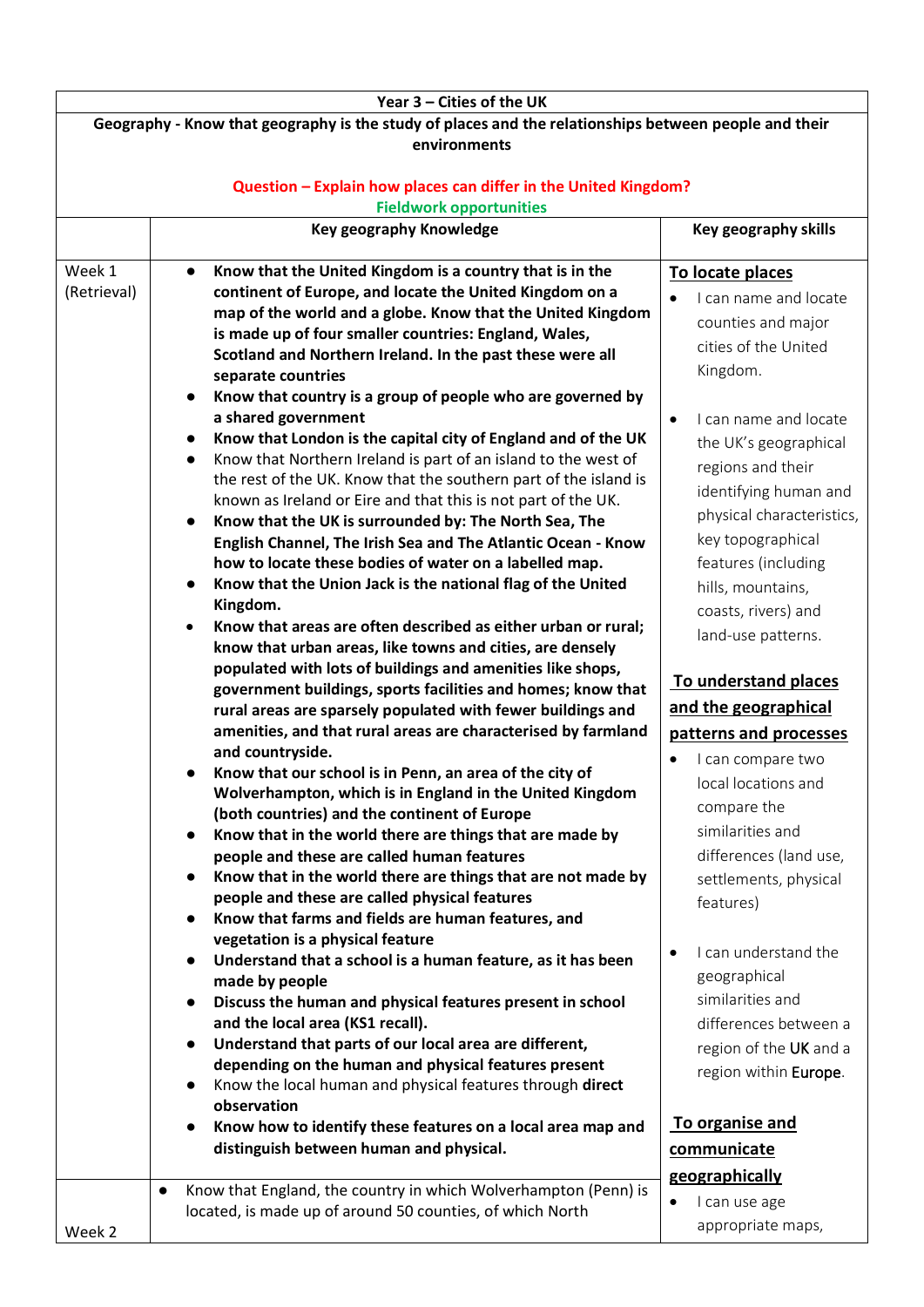| Yorkshire is the largest by area and Greater London is the largest<br>by population.<br>Know that the United Kingdom is divided into regions and that<br>Wolverhampton is in the West Midlands.<br>Know how to identify the counties of England using an atlas and<br>mark key counties on a map.<br>Compass directions could be used to ask questions e.g. which<br>$\bullet$<br>counties are in the Northwest? Which County is to the North of the<br><b>West Midlands?</b><br>Know that a city is a large urban settlement, usually with a large<br>$\bullet$<br>population<br>Know how to identify the following major urban centres of the<br>UK using an atlas: London, Edinburgh, Cardiff, Belfast,<br>Birmingham, Manchester, Bristol, Newcastle and<br>Wolverhampton.<br>Children to answer questions about these cities - population size/<br>key human/physical features<br>Know that one country can have variety of features and that they<br>$\bullet$<br>can change over time.<br>To know the key physical and human characteristics of the UK and<br>$\bullet$<br>identify some of these on a map. (Referring to the general<br>topography of the land in these areas).<br>To know how some of these features have changed over time. (e.g.<br>$\bullet$<br>Webley stadium (rebuilt due to capacity and wealth), River Severn<br>(erosion, flooding, river traffic - industries)<br>River Severn - Longest river in the UK<br>Ben Nevis - Highest mountain in the UK<br>Forest of Dean - Gloucestershire<br>٠<br>Durdle Door - Jurassic Coast<br>Lake Windermere - Largest lake in England (Lake District)<br>The Fens in East Anglia - they are the lowest place in the UK<br>Human characteristics:<br>Big Ben-London<br>Angel of the North - Gateshead<br>Clifton Suspension Bridge - Bristol<br>Wembley Stadium - London<br>Edinburgh Castle - Scotland<br>Stonehenge - England<br>Idea - Locate items through Digi maps (Ariel view) Add these to a map<br>of the UK. What part of the UK are these located in? Compass<br>directions could be used.<br>Local study - Wolverhampton - Penn<br>Recognise our school and local landmarks on Ordnance Survey<br>map.<br>Investigate two local areas and compare human (settlements/land |            |                                                           |
|-----------------------------------------------------------------------------------------------------------------------------------------------------------------------------------------------------------------------------------------------------------------------------------------------------------------------------------------------------------------------------------------------------------------------------------------------------------------------------------------------------------------------------------------------------------------------------------------------------------------------------------------------------------------------------------------------------------------------------------------------------------------------------------------------------------------------------------------------------------------------------------------------------------------------------------------------------------------------------------------------------------------------------------------------------------------------------------------------------------------------------------------------------------------------------------------------------------------------------------------------------------------------------------------------------------------------------------------------------------------------------------------------------------------------------------------------------------------------------------------------------------------------------------------------------------------------------------------------------------------------------------------------------------------------------------------------------------------------------------------------------------------------------------------------------------------------------------------------------------------------------------------------------------------------------------------------------------------------------------------------------------------------------------------------------------------------------------------------------------------------------------------------------------------------------------------------------------------------------------------------------------|------------|-----------------------------------------------------------|
|                                                                                                                                                                                                                                                                                                                                                                                                                                                                                                                                                                                                                                                                                                                                                                                                                                                                                                                                                                                                                                                                                                                                                                                                                                                                                                                                                                                                                                                                                                                                                                                                                                                                                                                                                                                                                                                                                                                                                                                                                                                                                                                                                                                                                                                           |            |                                                           |
|                                                                                                                                                                                                                                                                                                                                                                                                                                                                                                                                                                                                                                                                                                                                                                                                                                                                                                                                                                                                                                                                                                                                                                                                                                                                                                                                                                                                                                                                                                                                                                                                                                                                                                                                                                                                                                                                                                                                                                                                                                                                                                                                                                                                                                                           |            |                                                           |
|                                                                                                                                                                                                                                                                                                                                                                                                                                                                                                                                                                                                                                                                                                                                                                                                                                                                                                                                                                                                                                                                                                                                                                                                                                                                                                                                                                                                                                                                                                                                                                                                                                                                                                                                                                                                                                                                                                                                                                                                                                                                                                                                                                                                                                                           |            |                                                           |
|                                                                                                                                                                                                                                                                                                                                                                                                                                                                                                                                                                                                                                                                                                                                                                                                                                                                                                                                                                                                                                                                                                                                                                                                                                                                                                                                                                                                                                                                                                                                                                                                                                                                                                                                                                                                                                                                                                                                                                                                                                                                                                                                                                                                                                                           |            |                                                           |
|                                                                                                                                                                                                                                                                                                                                                                                                                                                                                                                                                                                                                                                                                                                                                                                                                                                                                                                                                                                                                                                                                                                                                                                                                                                                                                                                                                                                                                                                                                                                                                                                                                                                                                                                                                                                                                                                                                                                                                                                                                                                                                                                                                                                                                                           |            |                                                           |
|                                                                                                                                                                                                                                                                                                                                                                                                                                                                                                                                                                                                                                                                                                                                                                                                                                                                                                                                                                                                                                                                                                                                                                                                                                                                                                                                                                                                                                                                                                                                                                                                                                                                                                                                                                                                                                                                                                                                                                                                                                                                                                                                                                                                                                                           |            |                                                           |
|                                                                                                                                                                                                                                                                                                                                                                                                                                                                                                                                                                                                                                                                                                                                                                                                                                                                                                                                                                                                                                                                                                                                                                                                                                                                                                                                                                                                                                                                                                                                                                                                                                                                                                                                                                                                                                                                                                                                                                                                                                                                                                                                                                                                                                                           |            |                                                           |
|                                                                                                                                                                                                                                                                                                                                                                                                                                                                                                                                                                                                                                                                                                                                                                                                                                                                                                                                                                                                                                                                                                                                                                                                                                                                                                                                                                                                                                                                                                                                                                                                                                                                                                                                                                                                                                                                                                                                                                                                                                                                                                                                                                                                                                                           |            |                                                           |
|                                                                                                                                                                                                                                                                                                                                                                                                                                                                                                                                                                                                                                                                                                                                                                                                                                                                                                                                                                                                                                                                                                                                                                                                                                                                                                                                                                                                                                                                                                                                                                                                                                                                                                                                                                                                                                                                                                                                                                                                                                                                                                                                                                                                                                                           | Week 3     |                                                           |
|                                                                                                                                                                                                                                                                                                                                                                                                                                                                                                                                                                                                                                                                                                                                                                                                                                                                                                                                                                                                                                                                                                                                                                                                                                                                                                                                                                                                                                                                                                                                                                                                                                                                                                                                                                                                                                                                                                                                                                                                                                                                                                                                                                                                                                                           |            |                                                           |
|                                                                                                                                                                                                                                                                                                                                                                                                                                                                                                                                                                                                                                                                                                                                                                                                                                                                                                                                                                                                                                                                                                                                                                                                                                                                                                                                                                                                                                                                                                                                                                                                                                                                                                                                                                                                                                                                                                                                                                                                                                                                                                                                                                                                                                                           |            |                                                           |
|                                                                                                                                                                                                                                                                                                                                                                                                                                                                                                                                                                                                                                                                                                                                                                                                                                                                                                                                                                                                                                                                                                                                                                                                                                                                                                                                                                                                                                                                                                                                                                                                                                                                                                                                                                                                                                                                                                                                                                                                                                                                                                                                                                                                                                                           |            |                                                           |
|                                                                                                                                                                                                                                                                                                                                                                                                                                                                                                                                                                                                                                                                                                                                                                                                                                                                                                                                                                                                                                                                                                                                                                                                                                                                                                                                                                                                                                                                                                                                                                                                                                                                                                                                                                                                                                                                                                                                                                                                                                                                                                                                                                                                                                                           |            |                                                           |
|                                                                                                                                                                                                                                                                                                                                                                                                                                                                                                                                                                                                                                                                                                                                                                                                                                                                                                                                                                                                                                                                                                                                                                                                                                                                                                                                                                                                                                                                                                                                                                                                                                                                                                                                                                                                                                                                                                                                                                                                                                                                                                                                                                                                                                                           |            |                                                           |
|                                                                                                                                                                                                                                                                                                                                                                                                                                                                                                                                                                                                                                                                                                                                                                                                                                                                                                                                                                                                                                                                                                                                                                                                                                                                                                                                                                                                                                                                                                                                                                                                                                                                                                                                                                                                                                                                                                                                                                                                                                                                                                                                                                                                                                                           |            |                                                           |
|                                                                                                                                                                                                                                                                                                                                                                                                                                                                                                                                                                                                                                                                                                                                                                                                                                                                                                                                                                                                                                                                                                                                                                                                                                                                                                                                                                                                                                                                                                                                                                                                                                                                                                                                                                                                                                                                                                                                                                                                                                                                                                                                                                                                                                                           | Week 4     |                                                           |
|                                                                                                                                                                                                                                                                                                                                                                                                                                                                                                                                                                                                                                                                                                                                                                                                                                                                                                                                                                                                                                                                                                                                                                                                                                                                                                                                                                                                                                                                                                                                                                                                                                                                                                                                                                                                                                                                                                                                                                                                                                                                                                                                                                                                                                                           |            |                                                           |
|                                                                                                                                                                                                                                                                                                                                                                                                                                                                                                                                                                                                                                                                                                                                                                                                                                                                                                                                                                                                                                                                                                                                                                                                                                                                                                                                                                                                                                                                                                                                                                                                                                                                                                                                                                                                                                                                                                                                                                                                                                                                                                                                                                                                                                                           |            |                                                           |
|                                                                                                                                                                                                                                                                                                                                                                                                                                                                                                                                                                                                                                                                                                                                                                                                                                                                                                                                                                                                                                                                                                                                                                                                                                                                                                                                                                                                                                                                                                                                                                                                                                                                                                                                                                                                                                                                                                                                                                                                                                                                                                                                                                                                                                                           |            |                                                           |
|                                                                                                                                                                                                                                                                                                                                                                                                                                                                                                                                                                                                                                                                                                                                                                                                                                                                                                                                                                                                                                                                                                                                                                                                                                                                                                                                                                                                                                                                                                                                                                                                                                                                                                                                                                                                                                                                                                                                                                                                                                                                                                                                                                                                                                                           |            |                                                           |
|                                                                                                                                                                                                                                                                                                                                                                                                                                                                                                                                                                                                                                                                                                                                                                                                                                                                                                                                                                                                                                                                                                                                                                                                                                                                                                                                                                                                                                                                                                                                                                                                                                                                                                                                                                                                                                                                                                                                                                                                                                                                                                                                                                                                                                                           |            |                                                           |
|                                                                                                                                                                                                                                                                                                                                                                                                                                                                                                                                                                                                                                                                                                                                                                                                                                                                                                                                                                                                                                                                                                                                                                                                                                                                                                                                                                                                                                                                                                                                                                                                                                                                                                                                                                                                                                                                                                                                                                                                                                                                                                                                                                                                                                                           |            |                                                           |
|                                                                                                                                                                                                                                                                                                                                                                                                                                                                                                                                                                                                                                                                                                                                                                                                                                                                                                                                                                                                                                                                                                                                                                                                                                                                                                                                                                                                                                                                                                                                                                                                                                                                                                                                                                                                                                                                                                                                                                                                                                                                                                                                                                                                                                                           |            |                                                           |
|                                                                                                                                                                                                                                                                                                                                                                                                                                                                                                                                                                                                                                                                                                                                                                                                                                                                                                                                                                                                                                                                                                                                                                                                                                                                                                                                                                                                                                                                                                                                                                                                                                                                                                                                                                                                                                                                                                                                                                                                                                                                                                                                                                                                                                                           |            |                                                           |
|                                                                                                                                                                                                                                                                                                                                                                                                                                                                                                                                                                                                                                                                                                                                                                                                                                                                                                                                                                                                                                                                                                                                                                                                                                                                                                                                                                                                                                                                                                                                                                                                                                                                                                                                                                                                                                                                                                                                                                                                                                                                                                                                                                                                                                                           |            |                                                           |
|                                                                                                                                                                                                                                                                                                                                                                                                                                                                                                                                                                                                                                                                                                                                                                                                                                                                                                                                                                                                                                                                                                                                                                                                                                                                                                                                                                                                                                                                                                                                                                                                                                                                                                                                                                                                                                                                                                                                                                                                                                                                                                                                                                                                                                                           |            |                                                           |
|                                                                                                                                                                                                                                                                                                                                                                                                                                                                                                                                                                                                                                                                                                                                                                                                                                                                                                                                                                                                                                                                                                                                                                                                                                                                                                                                                                                                                                                                                                                                                                                                                                                                                                                                                                                                                                                                                                                                                                                                                                                                                                                                                                                                                                                           |            |                                                           |
|                                                                                                                                                                                                                                                                                                                                                                                                                                                                                                                                                                                                                                                                                                                                                                                                                                                                                                                                                                                                                                                                                                                                                                                                                                                                                                                                                                                                                                                                                                                                                                                                                                                                                                                                                                                                                                                                                                                                                                                                                                                                                                                                                                                                                                                           |            |                                                           |
|                                                                                                                                                                                                                                                                                                                                                                                                                                                                                                                                                                                                                                                                                                                                                                                                                                                                                                                                                                                                                                                                                                                                                                                                                                                                                                                                                                                                                                                                                                                                                                                                                                                                                                                                                                                                                                                                                                                                                                                                                                                                                                                                                                                                                                                           |            |                                                           |
|                                                                                                                                                                                                                                                                                                                                                                                                                                                                                                                                                                                                                                                                                                                                                                                                                                                                                                                                                                                                                                                                                                                                                                                                                                                                                                                                                                                                                                                                                                                                                                                                                                                                                                                                                                                                                                                                                                                                                                                                                                                                                                                                                                                                                                                           |            |                                                           |
|                                                                                                                                                                                                                                                                                                                                                                                                                                                                                                                                                                                                                                                                                                                                                                                                                                                                                                                                                                                                                                                                                                                                                                                                                                                                                                                                                                                                                                                                                                                                                                                                                                                                                                                                                                                                                                                                                                                                                                                                                                                                                                                                                                                                                                                           |            |                                                           |
|                                                                                                                                                                                                                                                                                                                                                                                                                                                                                                                                                                                                                                                                                                                                                                                                                                                                                                                                                                                                                                                                                                                                                                                                                                                                                                                                                                                                                                                                                                                                                                                                                                                                                                                                                                                                                                                                                                                                                                                                                                                                                                                                                                                                                                                           |            |                                                           |
|                                                                                                                                                                                                                                                                                                                                                                                                                                                                                                                                                                                                                                                                                                                                                                                                                                                                                                                                                                                                                                                                                                                                                                                                                                                                                                                                                                                                                                                                                                                                                                                                                                                                                                                                                                                                                                                                                                                                                                                                                                                                                                                                                                                                                                                           |            |                                                           |
|                                                                                                                                                                                                                                                                                                                                                                                                                                                                                                                                                                                                                                                                                                                                                                                                                                                                                                                                                                                                                                                                                                                                                                                                                                                                                                                                                                                                                                                                                                                                                                                                                                                                                                                                                                                                                                                                                                                                                                                                                                                                                                                                                                                                                                                           |            |                                                           |
|                                                                                                                                                                                                                                                                                                                                                                                                                                                                                                                                                                                                                                                                                                                                                                                                                                                                                                                                                                                                                                                                                                                                                                                                                                                                                                                                                                                                                                                                                                                                                                                                                                                                                                                                                                                                                                                                                                                                                                                                                                                                                                                                                                                                                                                           |            |                                                           |
|                                                                                                                                                                                                                                                                                                                                                                                                                                                                                                                                                                                                                                                                                                                                                                                                                                                                                                                                                                                                                                                                                                                                                                                                                                                                                                                                                                                                                                                                                                                                                                                                                                                                                                                                                                                                                                                                                                                                                                                                                                                                                                                                                                                                                                                           |            |                                                           |
|                                                                                                                                                                                                                                                                                                                                                                                                                                                                                                                                                                                                                                                                                                                                                                                                                                                                                                                                                                                                                                                                                                                                                                                                                                                                                                                                                                                                                                                                                                                                                                                                                                                                                                                                                                                                                                                                                                                                                                                                                                                                                                                                                                                                                                                           |            |                                                           |
|                                                                                                                                                                                                                                                                                                                                                                                                                                                                                                                                                                                                                                                                                                                                                                                                                                                                                                                                                                                                                                                                                                                                                                                                                                                                                                                                                                                                                                                                                                                                                                                                                                                                                                                                                                                                                                                                                                                                                                                                                                                                                                                                                                                                                                                           |            |                                                           |
|                                                                                                                                                                                                                                                                                                                                                                                                                                                                                                                                                                                                                                                                                                                                                                                                                                                                                                                                                                                                                                                                                                                                                                                                                                                                                                                                                                                                                                                                                                                                                                                                                                                                                                                                                                                                                                                                                                                                                                                                                                                                                                                                                                                                                                                           |            |                                                           |
|                                                                                                                                                                                                                                                                                                                                                                                                                                                                                                                                                                                                                                                                                                                                                                                                                                                                                                                                                                                                                                                                                                                                                                                                                                                                                                                                                                                                                                                                                                                                                                                                                                                                                                                                                                                                                                                                                                                                                                                                                                                                                                                                                                                                                                                           |            |                                                           |
|                                                                                                                                                                                                                                                                                                                                                                                                                                                                                                                                                                                                                                                                                                                                                                                                                                                                                                                                                                                                                                                                                                                                                                                                                                                                                                                                                                                                                                                                                                                                                                                                                                                                                                                                                                                                                                                                                                                                                                                                                                                                                                                                                                                                                                                           | Week 5/6   |                                                           |
|                                                                                                                                                                                                                                                                                                                                                                                                                                                                                                                                                                                                                                                                                                                                                                                                                                                                                                                                                                                                                                                                                                                                                                                                                                                                                                                                                                                                                                                                                                                                                                                                                                                                                                                                                                                                                                                                                                                                                                                                                                                                                                                                                                                                                                                           |            |                                                           |
|                                                                                                                                                                                                                                                                                                                                                                                                                                                                                                                                                                                                                                                                                                                                                                                                                                                                                                                                                                                                                                                                                                                                                                                                                                                                                                                                                                                                                                                                                                                                                                                                                                                                                                                                                                                                                                                                                                                                                                                                                                                                                                                                                                                                                                                           | Fieldwork  | use) and physical features. Could children ask and answer |
| questions about an area before they visit? (Using knowledge from                                                                                                                                                                                                                                                                                                                                                                                                                                                                                                                                                                                                                                                                                                                                                                                                                                                                                                                                                                                                                                                                                                                                                                                                                                                                                                                                                                                                                                                                                                                                                                                                                                                                                                                                                                                                                                                                                                                                                                                                                                                                                                                                                                                          | and follow |                                                           |
| OS maps).                                                                                                                                                                                                                                                                                                                                                                                                                                                                                                                                                                                                                                                                                                                                                                                                                                                                                                                                                                                                                                                                                                                                                                                                                                                                                                                                                                                                                                                                                                                                                                                                                                                                                                                                                                                                                                                                                                                                                                                                                                                                                                                                                                                                                                                 | up         |                                                           |
| Fieldwork suggestion - Go to locations near the school (Upper<br>$\bullet$                                                                                                                                                                                                                                                                                                                                                                                                                                                                                                                                                                                                                                                                                                                                                                                                                                                                                                                                                                                                                                                                                                                                                                                                                                                                                                                                                                                                                                                                                                                                                                                                                                                                                                                                                                                                                                                                                                                                                                                                                                                                                                                                                                                |            |                                                           |
| Penn / Lower Penn - fields etc.).                                                                                                                                                                                                                                                                                                                                                                                                                                                                                                                                                                                                                                                                                                                                                                                                                                                                                                                                                                                                                                                                                                                                                                                                                                                                                                                                                                                                                                                                                                                                                                                                                                                                                                                                                                                                                                                                                                                                                                                                                                                                                                                                                                                                                         |            |                                                           |

atlases, globes and digital/computer mapping to locate countries and describe features studied.

- can use four-figure grid references, symbols and keys (OS maps).
- can use symbols and a key to devise a map or represent on a map.
- can use fieldwork to observe, measure and record the human and physical features in the ocal area using a range of methods including sketch maps, plans and graphs and digital technologies.